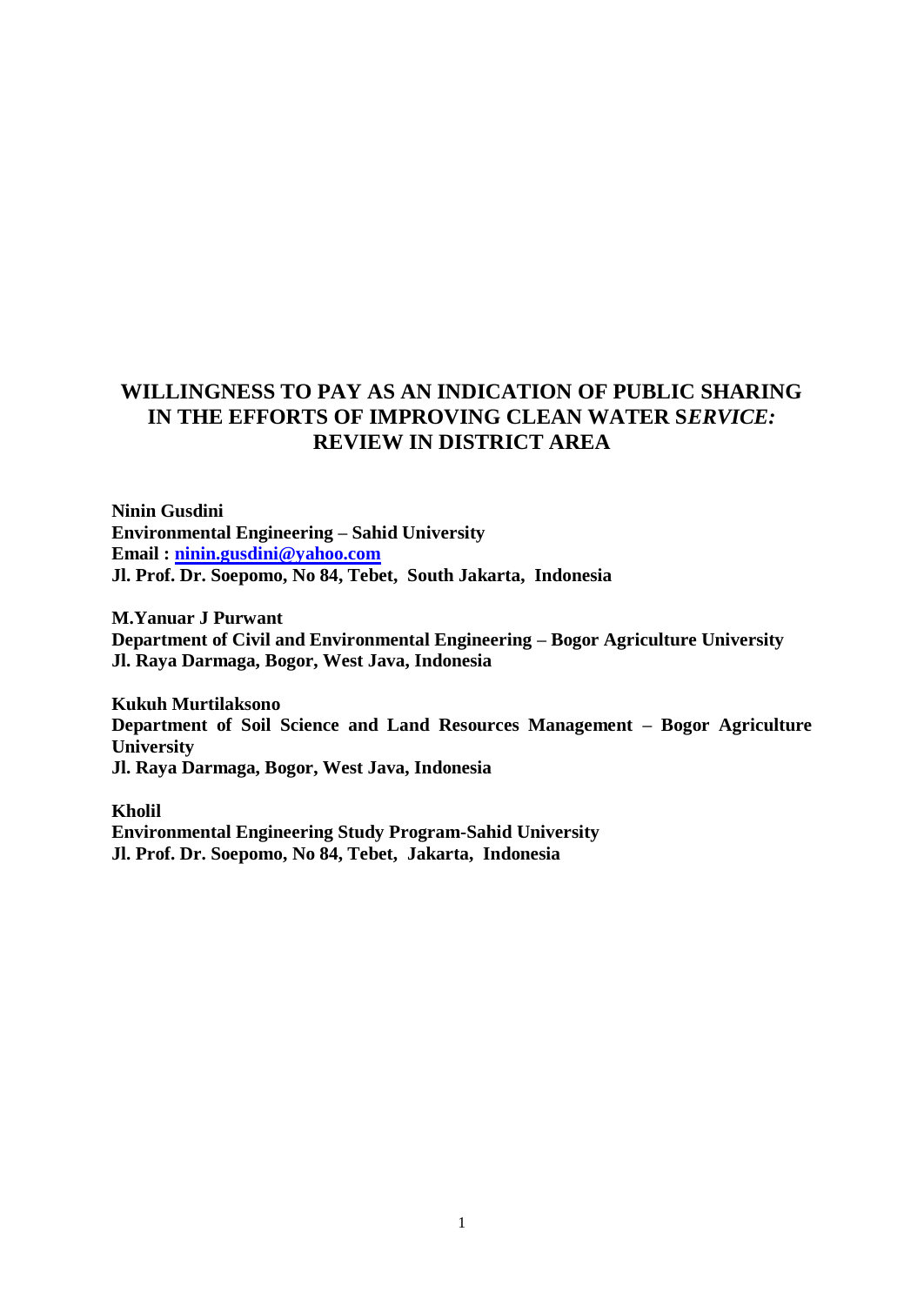#### *WILLINGNESS TO PAY* **AS AN INDICATION OF** *PUBLIC SHARING* **IN THE EFFORTS OF IMPROVING CLEAN WATER SERVICE: REVIEW IN DISTRICT AREA**

**Ninin Gusdini1) M.Yanuar J Purwanto2) Kukuh Murtilaksono 3) and Kholil4)**

- **1) Environmental Engineering – Sahid University**
- **2) Department of Civil and Environmental Engineering – Bogor Agriculture University**
- **3) Department of Soil Science and Land Resources Management – Bogor Agriculture University**

**4) Environmental Engineering Study Program-Sahid University**

**Email: 1)[ninin.gusdini@yahoo.com](mailto:ninin.gusdini@yahoo.com)**

The research is aimed to analyze the amount of public's WTP as an indication of public sharing value and to identify the level of public affordability for clean water. The method used in this research was the Contingent Valuation Method. The results indicate that nominally, the amount of public sharing increases in line with increasing income, as indicated by the WTP value. The public willingness to pay with pipeline service is higher than the non-pipeline services in each income group. The amount of individual WTP, at around IDR 58.333 to IDR 140.909 per month varies based on the income level.

**Keywords**: clean water, willingness to pay, public sharing, CVM, water source, pipe line service, non pipe line service

#### **INTRODUCTION Background**

The main pillar in the strategy of development in a region is by ensuring the fulfillment of clean water needs in the region (Vasquez W 2013). Based on this, various parties should allocate adequate investment in water infrastructure. More often, the provision of clean water infrastructure done by the government is based on political aspects and less considers the public participation, both in terms of material and non-materials. It results in the discontinued water service that has been provided; hence there are plenty of investments that are not functioning optimally. The success in clean water service can be met by estimating the value of clean water services, so it can be adapted to the existing policies, economic incentives, and institutional management (Birol E 2006; Vasquez W 2013).

Bekasi Regency is one of areas with highly rapid development prospects. It is due to the location of Bekasi Regency which is relatively close to Jakarta and Bekasi City, in which the cities have extremely high density and are difficult to develop horizontally. This development has a consequence on the increasing population, which in turn leads in increasing clean water needs of the community (Cheng Qi 2011; Pingali 2007). The local government as the authority in the development of clean water infrastructure and facilities in its jurisdiction requires the support of many parties, including the public. One of the roles/ involvement of the society is on the economic aspect, where people contribute to the efforts made by the government to meet the of public's clean water needs.

Willingness to Pay (WTP) is a description of public purchasing power based on consumers' perceptions (Dinauli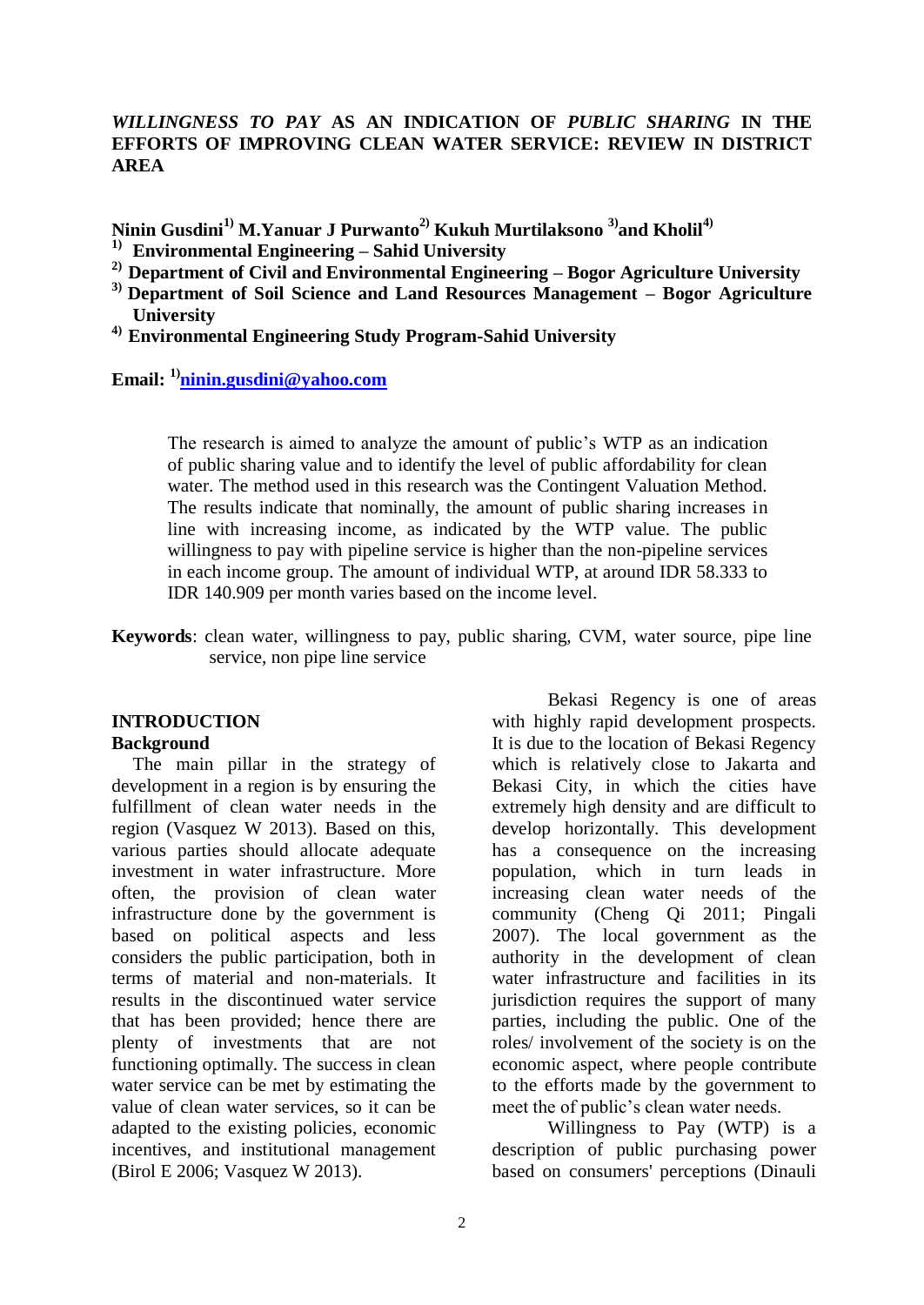2006). The WTP value implies indicators of utility obtained from goods or services. The high utility of a product would encourage someone to be willing to contribute to the sustainability/ benefits of these goods and services (Delaney L 2004). The amount of WTP value can be used to predict the amount of public participation, and can also be used to estimate the clean water service tariff from the consumers (Yudariansyah H 2006), as well as to determine the condition of the existing water service based on the perception of the public /users (Irawan 2009).

In this study, the amount of WTP value used is to provide an illustration of public contribution in addressing the needs of clean water and to evaluate existing water service in Bekasi. Bekasi is one of district are in Indonesia. The results of this study can be used by local government and Regional Water Company to formulate strategic and tactical policies in addressing the clean water needs in a sustainable manner in Bekasi Regency.

### **Objectives**

The objectives of this research are:

- **a.** To analyze public perception on clean water service that they currently receive.
- **b.** To analyze the value of public sharing based on the willingness of the community to pay in efforts of improving water service
- **c.** Identifying the factors affecting the selection of clean water main source

### **THEORETICAL BASIS**

The **c**ommunity participation in the provision of clean water is influenced by many factors, including socio-cultural condition and the public economic abilities. The high level socioeconomic condition in the community will lead to increased participation in water supply activities, especially activities in meeting the needs in their neighborhood. According

to (Wirdanaf 2006), the forms of community participation in the development process that is commonly found are:

- **1.** Participation in decision making: the role undertaken on the stage of an activity being planned, all provisions which are later used are prepared and determined in the implementation of
- development activities.<br>2. The participation participation in plans implementation activities, namely the roles of the public when the plans are being carried out.
- **3.** The participation in enjoying the outcome; it is the community who should enjoy the outcome of an activity.
- **4.** The participation in the evaluation, namely the role of the community to provide feedback after the implementation of the development is completed.

In generating public participation, a real program is required that can be utilized by the community directly. Various efforts for the fulfillment of public facilities requiring public involvement in maintaining the sustainability of the program need the fulfillment of the three basic principles of community-based services, namely (McIntosh 2003):

- **1.** Affordability, i.e. fee for utilizing service facilities should result in access to the services provided.
- **2.** Capable of self-financing, thus the services can be sustained.
- **3.** Capable to be applied in other places; it does not only apply in particular locations only.

One of community participation in water supply is realized in the form of public sharing economically which is used to maintain the sustainability of clean water supply system. The public will use their income to obtain maximum satisfaction from water services which will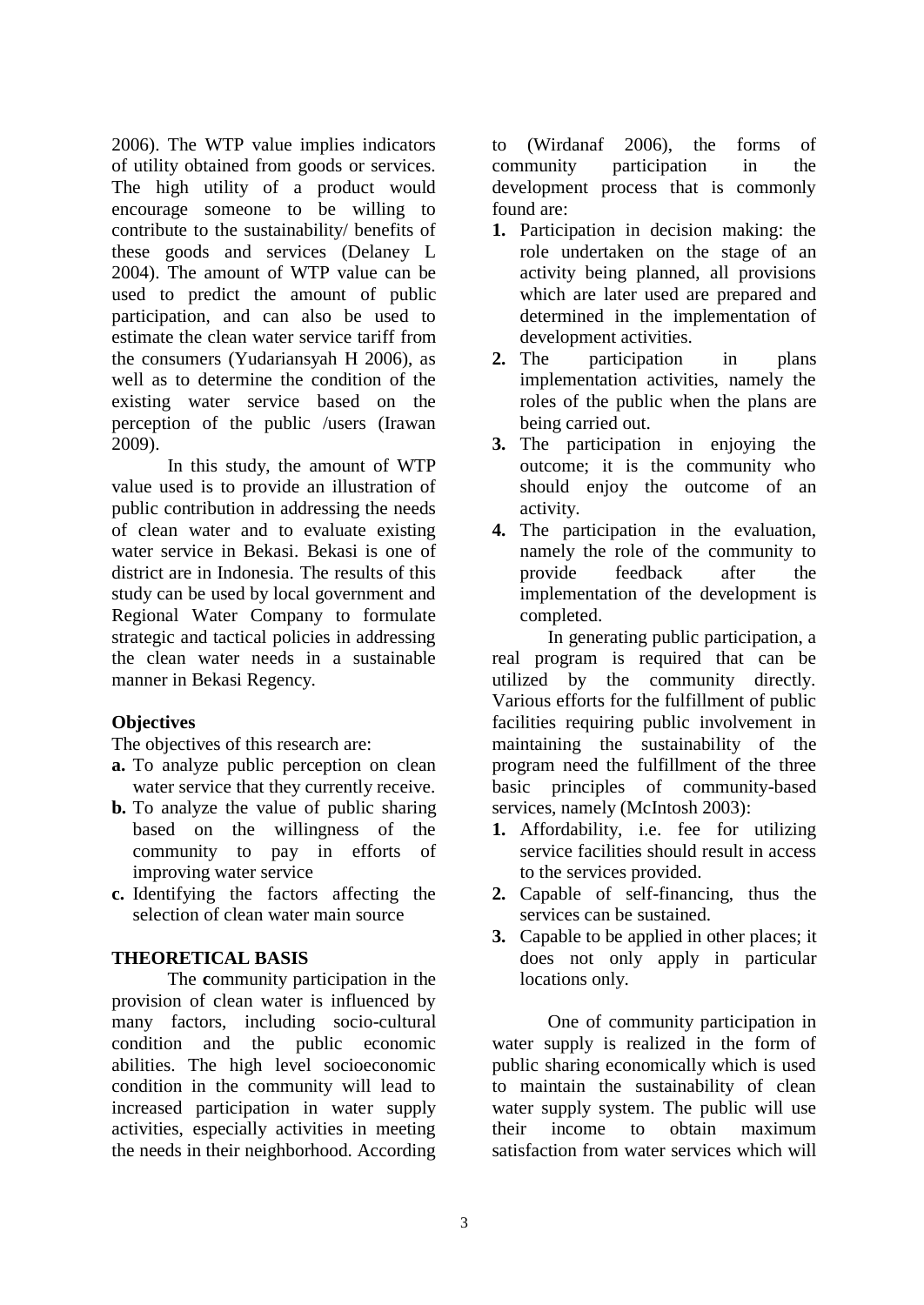be enjoyed and reflected on the price scale by the willingness to pay on clean water supply services. McIntosh (2003) states that someone willingness to pay in the household scale (domestic) depends on the household income, the amount of water consumption, the amount of tariffs and their alternative water sources.

Someone willingness to pay certainly will not grow by itself, instead comes from certain factors. Jacobsen et al. (2013) argue that the concept of willingness to pay (WTP) highly depends on economic abilities, preferences and awareness of individuals related to the benefits for the use of a product. Preferences can emerge due to excellent service, whilst the awareness will emerge due to awareness efforts undertaken by the government by performing a variety of dissemination on the importance of environmental security and participation of all segments in the society within. Yudarniansyah H et al. (2006) proposes that the value of public willingness to pay for clean water services implemented by Malang Regional Water Company is IDR  $750/ m<sup>3</sup>$ , lower than the ability to pay the community of IDR  $1768/ m<sup>3</sup>$  and also lower than water tariff prevailing at that time, i.e. IDR  $1300/m<sup>3</sup>$ . In research done in different location, namely in Surakarta Regional Water Company, conducted by Irawan (2009), it is showed that WTP value is still between IDR 489/ $m<sup>3</sup>$  up to IDR  $1065/$  m<sup>3</sup> depending on customers' classification. From two similar studies, it appears that WTP value remains under water price prevailing currently and in each location. It implies that the water service performed by both Regional Water Companies have not met the desired expectations of the society, thus they would only contribute in a relatively small amount in the fulfillment of clean water needs. Nonetheless, the condition of both Regional Water Companies is included in good work performance category. It indicates that the fulfillment of good clean water cannot only relies on a Regional Water Company as the provider of clean water, but there must be synergy efforts of all stakeholders involved in the provision of clean water.

#### **METHODOLOGY Sampling**

The sampling was done based on purposive method. The number of samples in this research was 250 families, composed of the community using the nonpipeline and pipeline services. Sample points were determined based on the development areas of Bekasi Regency set forth in the RTRW. The development areas in question were divided into four groups; each development area was represented by the development centers and areas with poor clean water service. The number of samples from each sample location was taken proportionally.

The information taken through a questionnaire in this stage included:

- 1) General data of the respondents, including name, age, education, occupation, gender and address.
- 2) The socioeconomic data of respondents, including the number of people living at the same house, family income, costs incurred for electricity and water consumption per month and the allocation of household expenditures in a month.
- 3) The data related to the fulfillment of clean water needs, including clean water sources, the condition of the water source, the distance to the water source, the distance between the water source and septic tank, the types of activities using clean water, the amount of water used, methods to obtain clean water, costs incurred for clean water fulfillment, the amount of funds that incurred for the needs of sustainable clean water.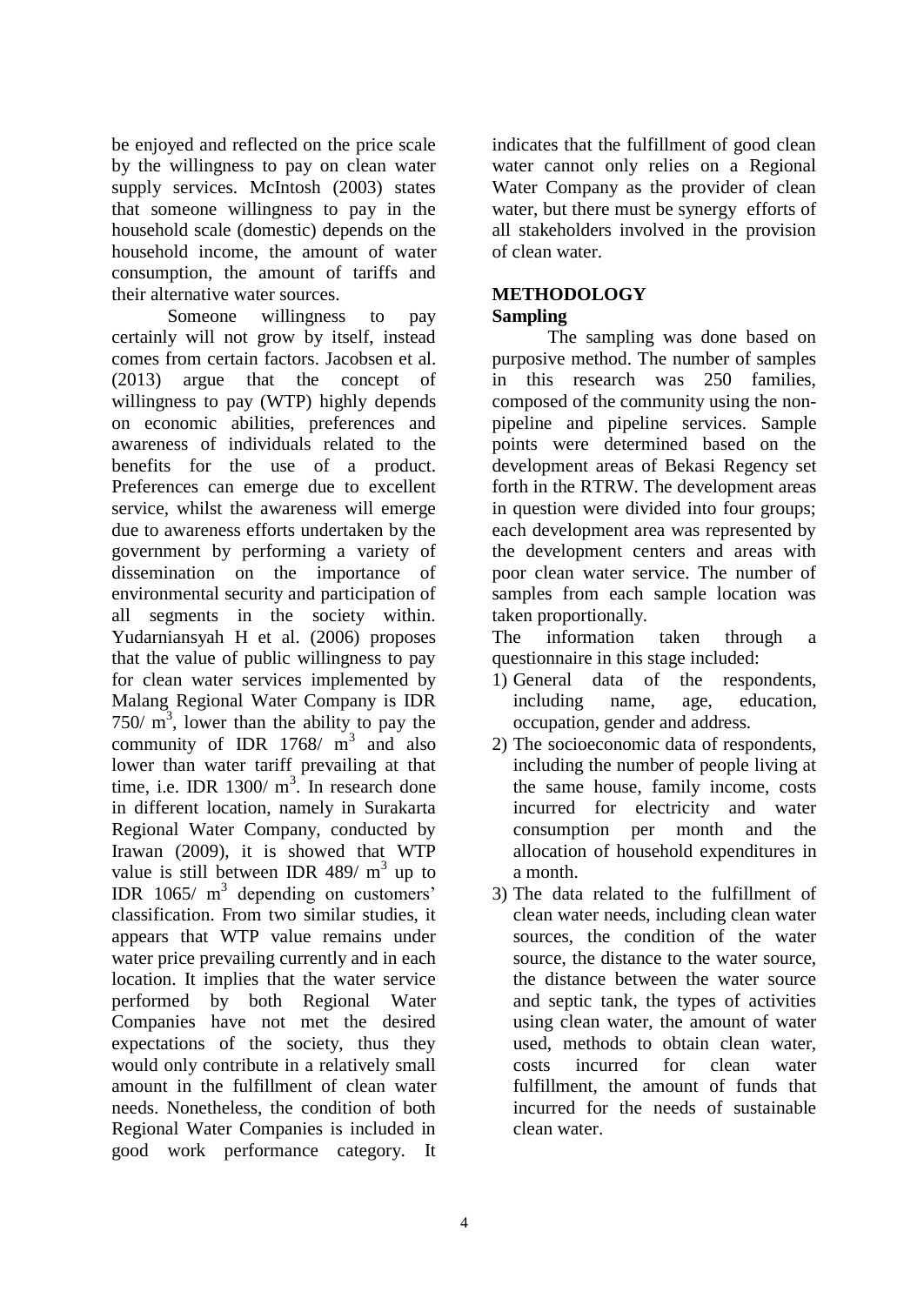### **The Analysis of Public Willingness to Pay**

The Wilingness to Pay (WTP) is the willingness of users to incur reward upon services obtained or the amount of average rupiahs incurred by the public as payment of clean water supply service unit that they enjoy. WTP is an individual economic assessment on a service being received (Irawan 2009). WTP is highly influenced by the quality of care received, public economic ability, and socio-cultural condition of the society (Wicaksono 2006).

The determination of the clean water fulfillment's economic value in Bekasi Regency is done through sampling. Willingness to Pay value or WTP is directly obtained directly from respondents (direct approach) on the performance clean water needs fulfillment in Bekasi Regency. The method commonly used to determine the WTP value based on the survey results is Contingent Valuation Method (CVM).

In this context, the bid value is set based on fund allocation used to meet the clean water needs, as determined by UNICEF (4% of the average income). The form of the services offered is a piped water supply system which can be utilized directly in their houses by fulfilling qualify, quantity and continuity.

Steps taken in this method include:

**1. First Step: Making Market Hypothesis**

 This stage is a preliminary stage that is aimed to obtain a preliminary description on water services in Bekasi Regency. Questionnaires containing information on clean water supply in Bekasi Regency meets the requirements for clean water provision and the means on how the government obtains funds to meet public access to quality clean water needs.

# **2. The Second Step: Getting the Bids Value**

 The auction value got through direct surveys using questionnaires spread to the respondents. Via the questions in the questionnaires, the information of maximum value in willingness to pay of the respondents. The value of public willingness to pay in a certain range set earlier. This value is shown to the respondents via the card or using the structured questions thus the respondents can choose the answers provided.

**3. The Third Step: Calculating the Average WTP**

 WTP average value calculated from the average value and the median value of the bids value obtained from the survey. At this stage, the existence of data outliers (values deviated much from the average is highly possible), in case any outlier value exists, then the value is not included in the calculation.

**4. The Fourth Step: Aggregating the Bids Curve**

 The bids curve is obtained by regressing WTP as the dependent variable with several independent variables.

**5. The Fifth Step: Aggregating the Data** At this stage, the bids mean obtained is being aggregated in step three. This process involves the conversion of sample mean data to population mean as a whole. One way to convert the sample is by multiplying the sample mean with the number of households in the population (N).

### **RESULTS AND DISCUSSIONS Respondents**

The total respondents used in this research are 250 families. They are spread in 12 districts out of 23 districts in Bekasi Regency. The sampling site is determined based on the development area (WP) set forth in the RTRW of Bekasi Regency;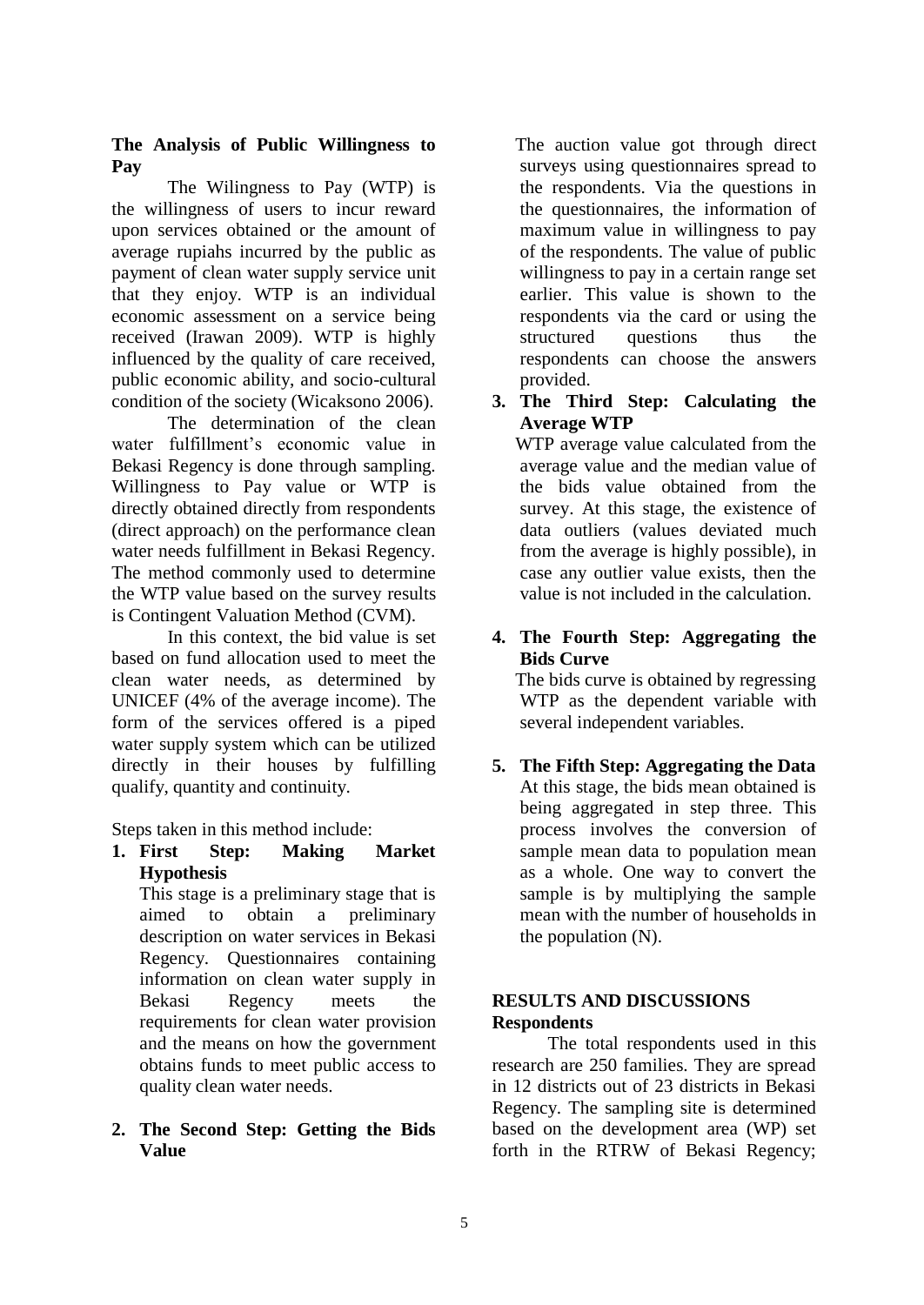each WP is taken three districts representing the central development area, clean water areas of which clean water service is poor and the areas with good clean water service. The total respondents from each sampling location are set proportionally. The determination of the location has been confirmed to Bekasi Regional Water Company to minimize error in determining the sample location.

The respondents are consisted of 61.2% males and 38.8% females at the age distribution between  $(25 - 55)$  years, with the dominant age (25-34) years. The dominant age profile of the respondents is in line with the dominant age profile of the Regional Socio-Economic Survey (Suseda) of Bekasi Regency, 2014. From these survey results, the he society's dominant age is (25-34) years old (Regency BPS, 2014). In terms of education, the respondents are relatively varied, from elementary school to university graduates; with dominant education level is High School of 54%. This condition is in line with the results of Bekasi Regency's Suseda 2014, stating that the dominant education level is high school graduates (BPS 2014). The type of respondents' work is quite varied with the dominant type being the private sector employees at 59.6% .They work mostly in the industry, spread in the area of Bekasi Regency. The result is in line with the dominant profile of workers' livelihood as industrial sector

workers conveyed in the result of Suseda 2014 (Regency BPS of 2014). Based on the description of the respondents in general, the respondents' profile is similar with the community profile in Bekasi Regency surveyed by BPS in 2014.

From the economic side, the dominant income of the respondents ranges from IDR 1,000,000 – IDR 3,000,000 at 35.6%. The dominant amount of respondents' monthly spending is between IDR 1,000,000 - IDR 2,000,000, and IDR 2,100,000 - IDR 3,000,000 at 33%. The dominant total people within one household are around 4-5. The result of 2014 Suseda shows that the average spending per capita population is IDR 646,843 or equivalent to IDR 2,587,374 per family. The description of expenditure per family amongst the sampling is relatively the same with 2014 Suseda result. Based on the description of respondents' economic condition, it shows that the community income and expenditure is relatively balanced, thus the potential for income monthly saving is relatively low. The economic condition of the respondents is in line with the dominant education level and the type of work. The description of socioeconomic

respondents can be seen in Table 1.

| Socio-economic   | Category                         | Total $(\% )$ |
|------------------|----------------------------------|---------------|
| <b>Condition</b> |                                  |               |
| Education        | Did not finish elementary school | 2.4           |
|                  | <b>Elementary School</b>         | 4.0           |
|                  | Junior High School               | 15.6          |
|                  | High School                      | 54.0          |
|                  | Diploma                          | 11.2          |
|                  | Bachelor                         | 12.8          |
| Age              | $<$ 25 years old                 | 14.0          |
|                  | $(25-34)$ years old              | 37.0          |
|                  | $(35-44)$ years old              | 22.0          |

**Table 1. The Socioeconomics Condition of the Respondents**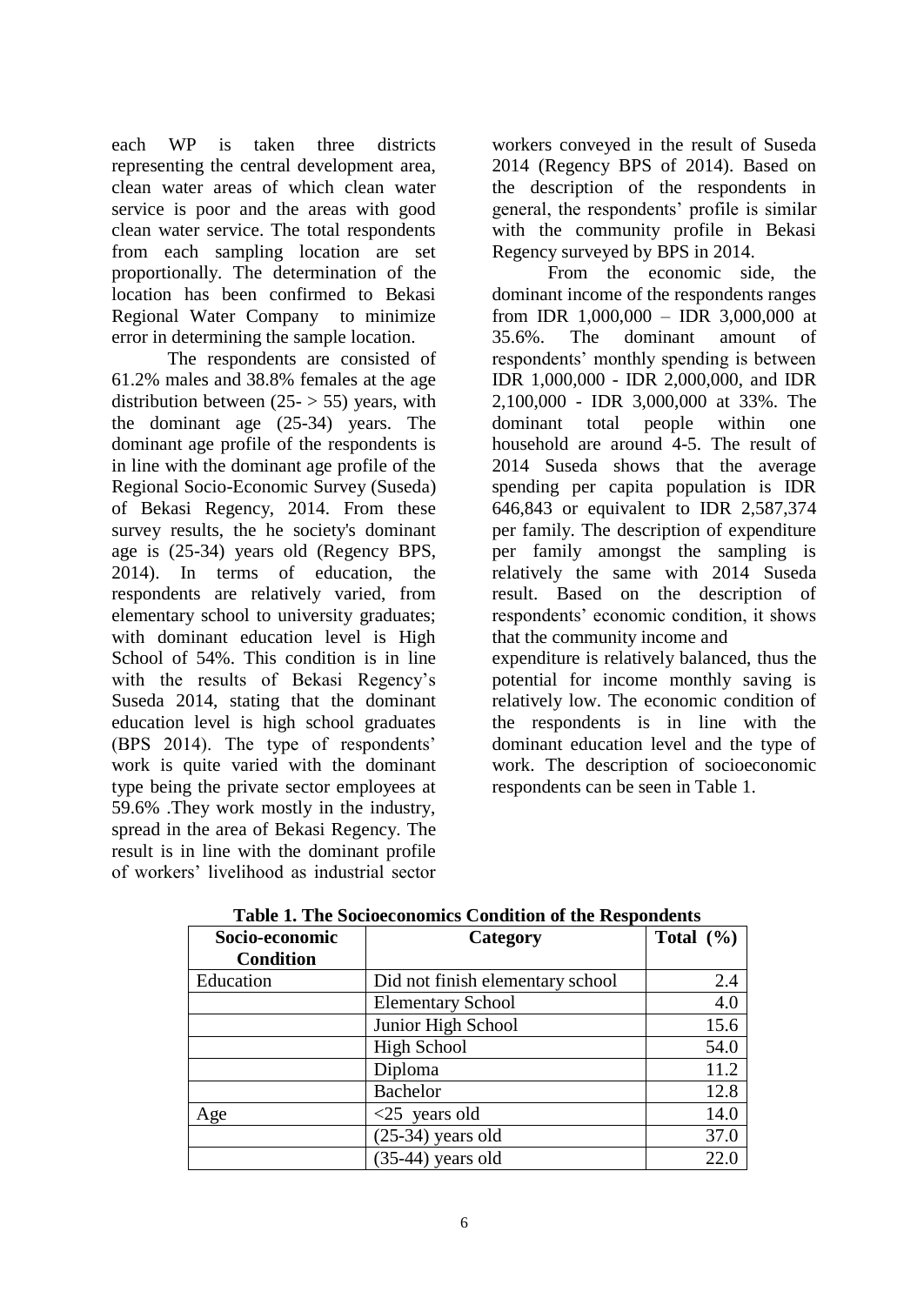| Socio-economic   | Category                            | Total $(\% )$ |
|------------------|-------------------------------------|---------------|
| <b>Condition</b> |                                     |               |
|                  | $(45-54)$ years old                 | 14.0          |
|                  | $>55$ years old                     | 7.0           |
| Occupation       | Doctor/Teacher/Consultant/Service   | 4.0           |
|                  | Sector                              |               |
|                  | Farmer                              | 2.4           |
|                  | Housewives                          | 11.2          |
|                  | Industry/ private sector employees  | 59.6          |
|                  | <b>Students</b>                     | 1.6           |
|                  | Retiree                             | 2.4           |
|                  | Civil servants                      | 2.0           |
|                  | Police Officers/ Soldiers           | 1.6           |
|                  | Self-employed                       | 13.2          |
|                  | Unemployed                          | 2.0           |
| Income           | $<$ IDR 1 million                   | 8.8           |
|                  | IDR $1$ million $-$ IDR $3$ million | 38.0          |
|                  | IDR 3.1 million - IDR 5 million     | 30.4          |
|                  | $>$ IDR 5 million                   | 22.8          |
| Expenditure      | $<$ IDR 1 million                   | 8.4           |
|                  | IDR 1 million - IDR 2 million       | 34.3          |
|                  | IDR 2.1 million - IDR 3 million     | 33.8          |
|                  | IDR $3.1$ million $-$ IDR 4 million | 11.2          |
|                  | IDR 4.1 million $-$ IDR 5 million   | 8.4           |
|                  | $>$ IDR 5 million                   | 4.0           |

Source: Survey Results, 2017

#### **Public Perception on Clean Water Service**

The public water needs are fulfilled through a pipeline system and non-pipeline system. Sistem perpipaan The pipeline system is a centralized clean water supply system. In this system utilizing surface water sources that are treated with a standardized treatment system, so that the water that is distributed according to quality standard which determined by the government. Pipeline system is served by Regional Water Company and private water company, whilst the nonpipeline is served independently for each family or community. Non-piping system utilized by the community in the form of ground water with pump

wells and a small portion using surface water. Water quality from non-piped sources is not standardized and has a high risk of being polluted. Based on sampling results, the dominant source of water used by the respondent is pumped wells of 36% and 22% for water gallons, while the Regional Water Company at 28% and the rest uses surface water, public hydrants and bulk water.

Each water service must meet the requirements of quality, quantity, continuity (Alayla 1998) and affordability (Regulation of Minister of Home Affairs No 23 of 2006). The quality aspect can affect the safety of water users from the health side. The quantity aspect and water continuity can affect sanitation and health, whilst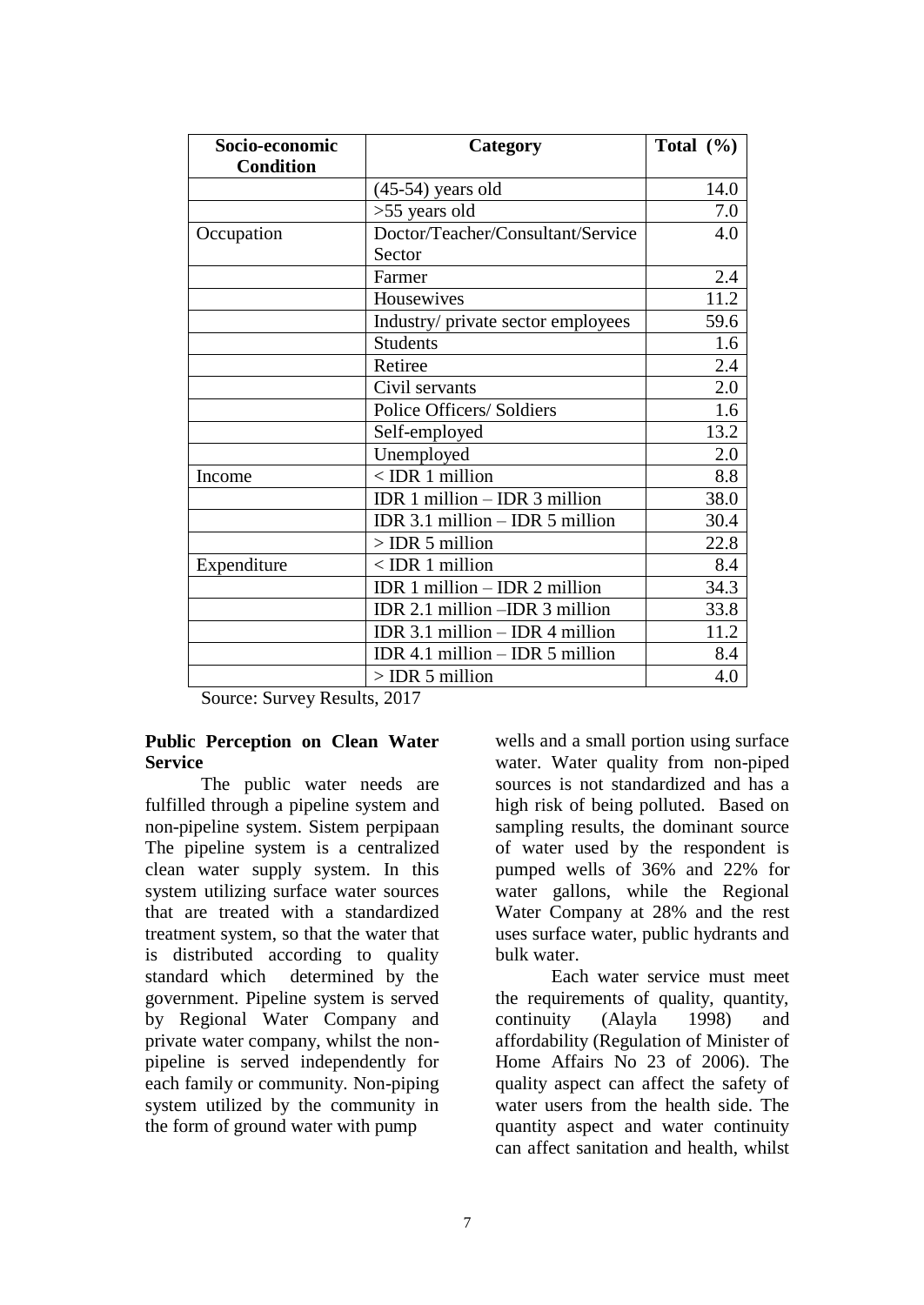the affordability will affect welfare of the water users.

The sampling results show that in terms of quality, 61.9% of respondents using the pipeline water users are satisfied, and the rest are unsatisfied with the quality of water that they use. Meanwhile for the respondents using non-pipeline water, 62.7% of them are satisfied and the rest are unsatisfied with the quality of the water resources that they use. The level of satisfaction on water quality between the pipeline system and nonpipeline system is relatively almost equal, but the satisfaction level on nonpipeline water sources is higher. It becomes an input as an initial indication on the water quality supplied through the pipeline system. In general, the quality of the pipeline system should be more secure than non-pipeline system, as it has gone through the treatment process. The test result on water quality samples at several locations show that most samples do not meet the drinking water standards set by Regulation of Minister of Health 416 of 1999. All samples of well water using pumps and dipper does not meet the standard, especially for minerals and metals parameter (such as iron, magnesium, hardness, chloride), Total Dissolved Solids (TDS) and bacteorology, except for ground water source using jetpump. As for the resources managed by the community, there are also some parameters that do not meet quality standard, such as organic matter and bacteria. This would potentially disrupt and endanger users, especially in the long run, both in terms of health aesthetics. For samples of pipeline water, some sources are derived from the Regional Water Company management still have incompatible parameters with such standards,

including clor, bacteria, and pH. This parameter needs to get attention from the Regional Water Company as it is thought to emerge due to leaks in the distribution network, causing water cross connection. Meanwhile the quality of pipeline water is managed by private Regional Water Company has met the standards. The incompatibility of water quality consumed by the public is relatively difficult or does not visible by naked/ physical eye, thus people commonly do not feel that the water source is not in trouble or is not fit for consumption, or in some areas, the community basically know that the water resource quality is not feasible, but they do not have other alternatives, hence they still use it, but only for limited use or not for cooking and drinking. The water needs for cooking and drinking for the community are met by utilizing recycled water gallons.

The respondents' perceptions of the quantity of water in the context of clean water adequacy for meeting their daily needs show that dissatisfied respondents are more dominant compared to satisfied respondents. Based on the service type (pipeline or non-pipeline) satisfied respondents proportion is higher in those using non-pipeline system compared to the pipeline system. It occurs because the non-pipeline resources vary, thus there are more clean water alternative source. In water pipeline system, there are many factors affecting water adequacy on customers, including leakage of distribution network, processing condition, or disorders of the source. If there is disturbance on one of these factors, it will affect the water quantity received by the society. Thereby, the performance of treatment plants, distribution networks and source become one of determinant in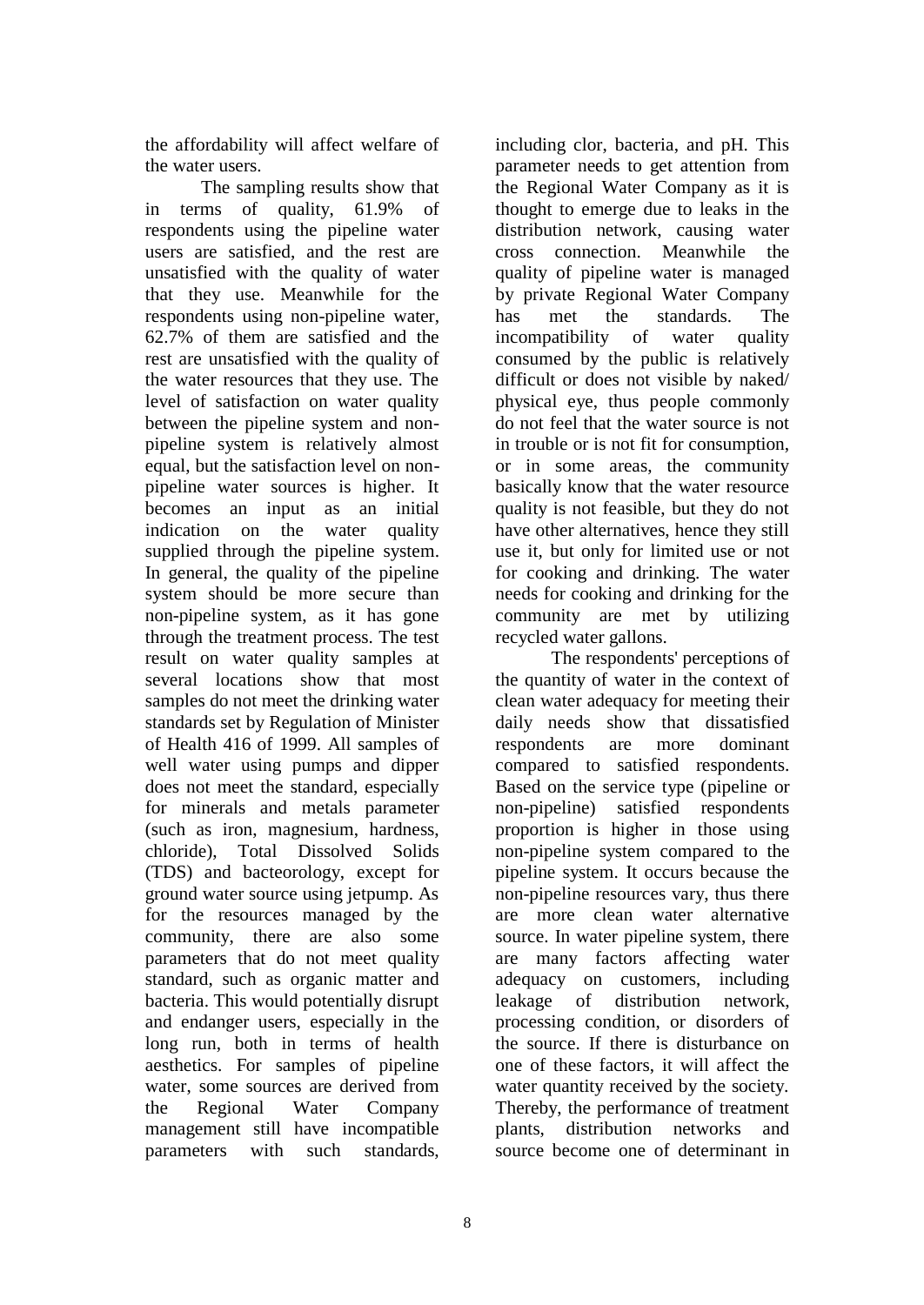the fulfillment of customers' clean water source. The illustration of respondents' satisfaction level proportion on the quantity of clean water can be seen in Figure 1.



**Figure 1. The Proportion of Satisfaction Level on Clean Water Quantity** 

Based on the continuity, in the context that the existing water source can be utilized for 24 hours, the result obtained is that 75.6% of respondents have water source that can be used 24 hours, and there are still 24.4% of the respondents whose water source cannot be utilized within 24 hours. In proportion, the respondents who have not been able to take advantage of clean water source for 24 hours are higher than the respondents groups who use pipeline water resources, compared than those utilizing nonpipeline system. Based on 2014 performance evaluation result on Regional Water Company, average service time from Regional Water Company reaches 20:31 hours per day. This evaluation result also shows that the regional water company has not been able to meet the water needs of the society according to the requirements of service continuity. The community that cannot utilize the water in 24 hours are doing individual water reservoirs to meet the clean water needs for 24 hours.

The affordability of water service is related to public ability in terms of economic sector in meeting water needs. The Regulation No. 23 of 2006 requires that costs allocated public to meet monthly water needs should be no more than 4% of family income. If the spending on clean water is more than 4% of the income, it will affect the welfare level of the community. The sampling results indicate that the average respondents' expenditure based on income is shown in Table 2.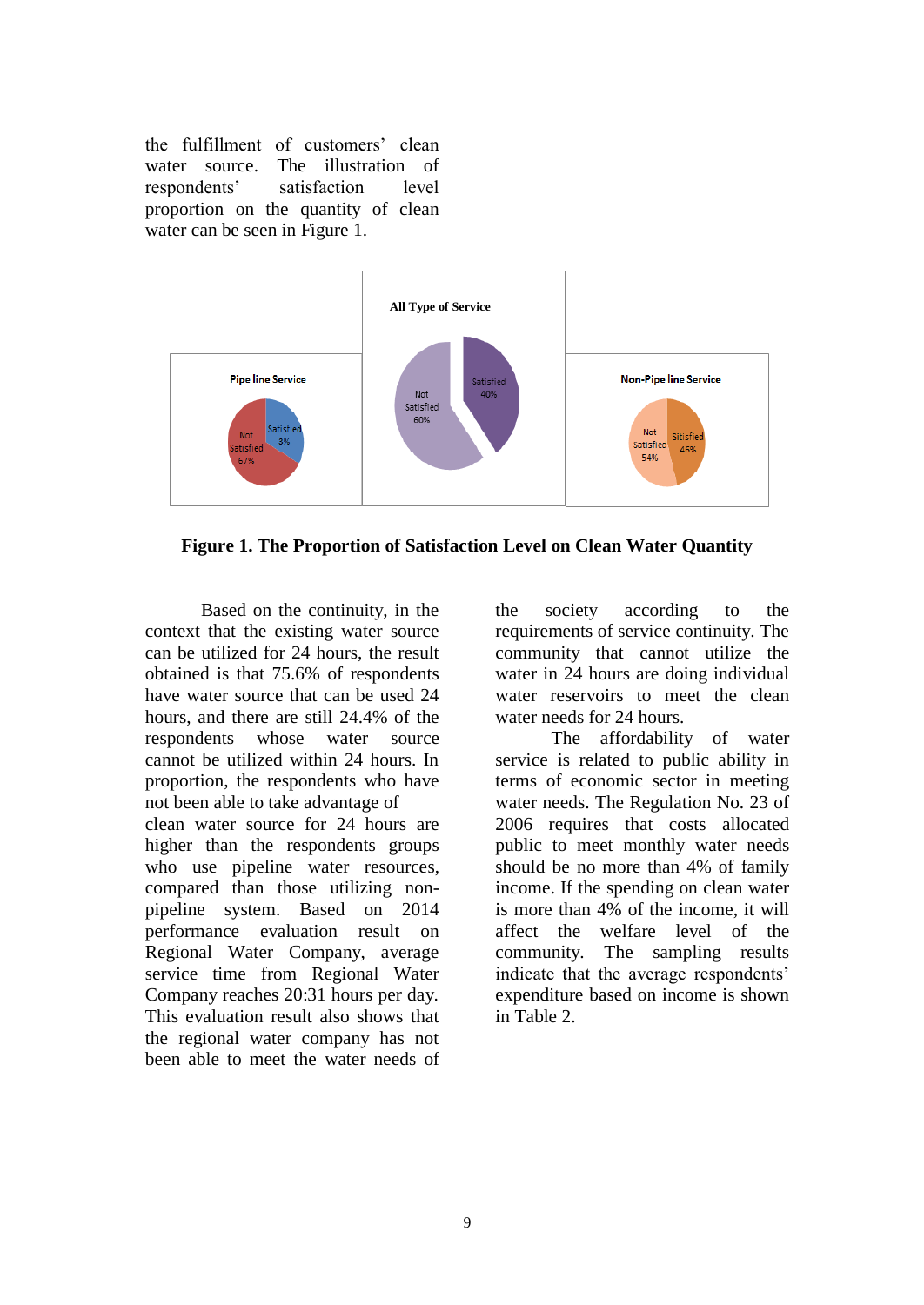| Tuble 20 The Troportion of Water Cost Expenditure on Income |                         |                              |  |  |  |  |  |  |
|-------------------------------------------------------------|-------------------------|------------------------------|--|--|--|--|--|--|
| Income                                                      | Average Expenditure The | of<br>proportion             |  |  |  |  |  |  |
|                                                             | for Water (IDR)         | expenditure on income $(\%)$ |  |  |  |  |  |  |
| $<$ IDR 1 million                                           | 50.000                  | 5.00                         |  |  |  |  |  |  |
| IDR 1 million $-$ IDR 3                                     | 87.000                  | 4.35                         |  |  |  |  |  |  |
| million                                                     |                         |                              |  |  |  |  |  |  |
| IDR $3.1$ million $-$ IDR                                   | 120.000                 | 3.00                         |  |  |  |  |  |  |
| 5 million                                                   |                         |                              |  |  |  |  |  |  |
| $>$ IDR 5 million                                           | 140.000                 | 2.80                         |  |  |  |  |  |  |
|                                                             |                         |                              |  |  |  |  |  |  |

**Table 2. The Proportion of Water Cost Expenditure on Income** 

Source: Sampling, 2017

Based on Table 2, it appears that the expenditure burden to meet the clean water needs for very low-income people (< IDR 1 million) is the highest amongst the other groups that are classified based on income. It shows that the public with income  $\langle$  IDR 3 million are vulnerable to non-prosper condition due to spending to meet the clean water needs. Judging such condition, the government role in ensuring the fulfillment of water needs and building prosperous society, thus it is necessary to be focused on a program that is intended for families with income  $\langle$  IDR 3,000,000/ month. Besides, for Regional Water Company managing the water supply pipeline system, the water pricing with full-cost recovery criteria should be set for customers with family income > IDR 3,000,000 / month. Currently, the fullcost recovery is IDR  $5.183/m<sup>3</sup>$  with an average water usage of 16.9 m3 per month shows that the cost of clean water in an average is IDR 87.593/ month. If compared with the dominant income of respondents, i.e. between IDR 1,000,000 - IDR 3,000,000, the water expenditure at 4.38% of the average family income or larger than the maximum water expenditure standards set by Regulations of

Minister of Home Affairs No. 23 of 2006.

#### **The Clean Water Service Value Willing to be Paid**

The public willingness to pay a water service is in line with public perception on the service quality that they receive. The higher the level of community satisfaction on clean water service, the willingness value to pay for service improvement efforts will also be higher. Failure in clean water services can be caused by several factors including the unavailability of adequate water resources, or the nonoptimal management of water supply system.

If the water service is treated as public goods (monopoly is inapplicable and not included in the market mechanism), the results of the public desire survey on the service quality would be made as input in the policy and planning in order to improve the water service quality (Freeman 2003). The service quality achievement can be calculated based on public participation (sharing) (Vasquez 2009).

In the context of clean water service in Bekasi Regency, the sampling results show that 56.7% of respondents are satisfied with the services of clean water, and the remaining at 43.3% of respondents are unsatisfied with the clean water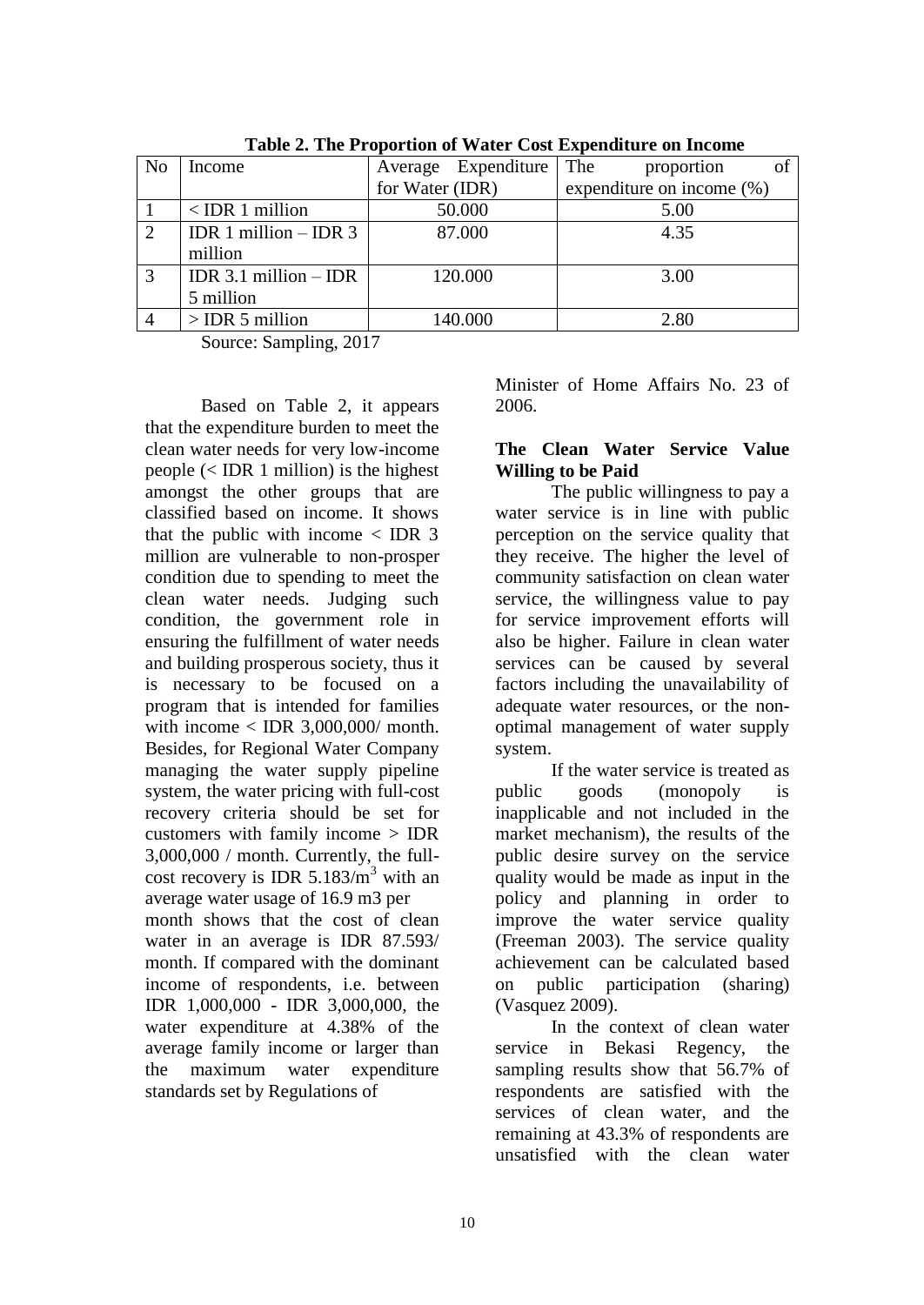services that they receive. nevertheless, when the respondents are offered whether they would switch to using pipeline clean water supply system of which quality, quantity and continuity are guaranteed, thus 81.4% of respondents would switch to the system offered; and the remaining 18.6% respondents are not prepared to switch to the new system (sticking with the old system) (the visualization of respondents' perception can be seen in Figure 2). Respondents who do not wish to switch to the system offered are mostly respondents who have been served by the Private Drinking Water Company; they state that the water service system that they currently receive is in accordance with their expectation.



Series 1: Respondents' Preference **Figure 2. The Respondents' Preference on Clean Water Service**

The value of respondents' willingness to pay in the efforts of increasing clean water provision into the pipeline system with a guarantee of quality, quantity and continuity varies based on the level of income. The WTP value is classified by variations in monthly income and type of service. The amount of WTP value per family ranges from IDR 58.333 - IDR 140.909, the details of WTP value can be seen in Table 3.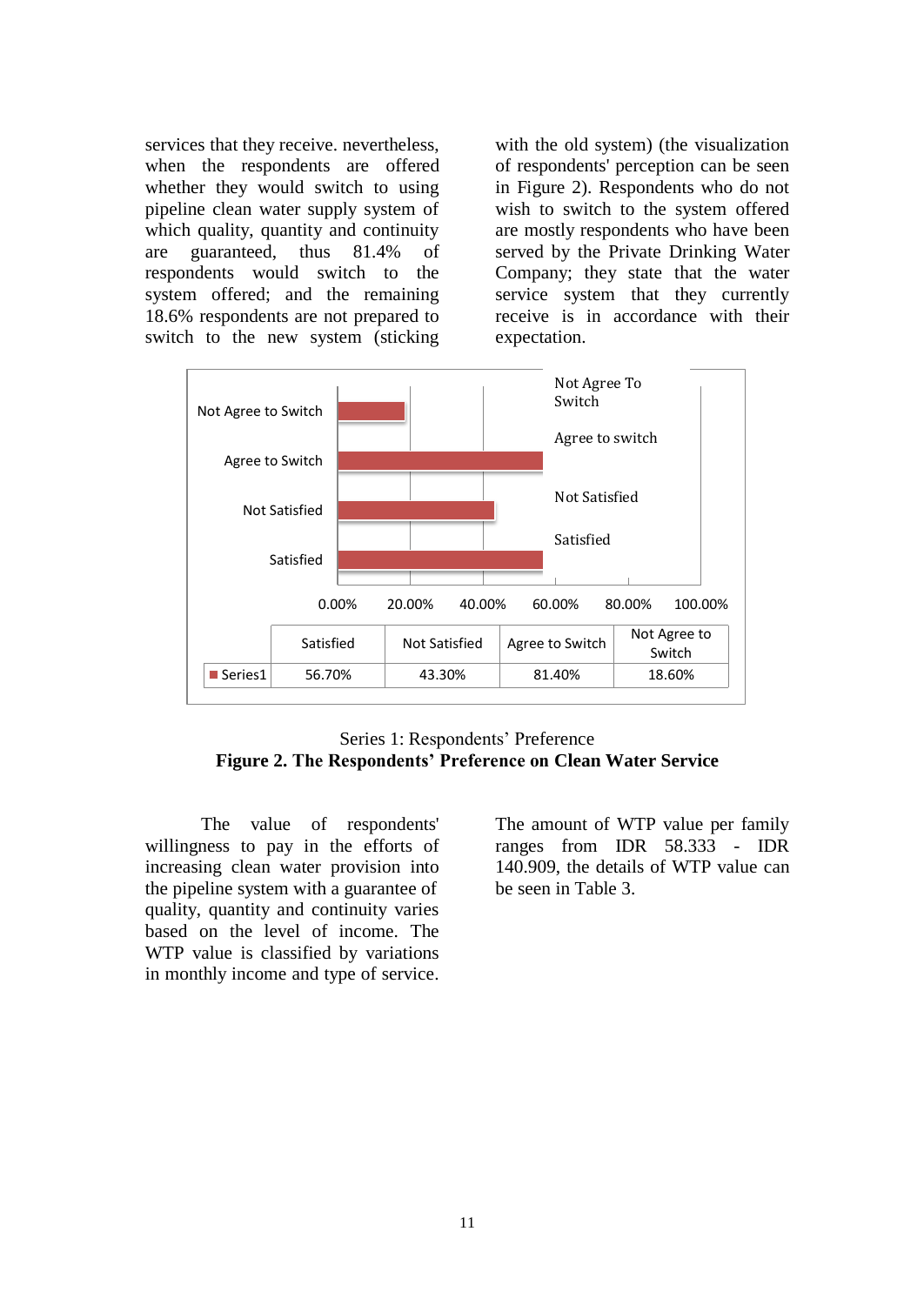| <b>Willingness to Pay</b> |               |         |         |         |         |
|---------------------------|---------------|---------|---------|---------|---------|
|                           | $< 1$ million | $1 - 3$ | $3,1-5$ | > 5     | Average |
|                           |               | million | million | million |         |
| <b>Total Service</b>      | 67,500        | 77,353  | 87,500  | 121,296 | 89,956  |
| Pipeline System           |               |         |         |         |         |
|                           | 95,000        | 111,111 | 115,385 | 140,909 | 123,077 |
| Non-pipeline System       |               |         |         |         |         |
|                           | 58,333        | 61,638  | 71,023  | 90,476  | 70,471  |

**Table 3. The WTP Value per Family based on Income**

Based on Table , it is visible that the public sharing value initialized with the largest WTP value is the respondents who have enjoyed the clean water system service via pipeline system is IDR 123.077, whilst for respondents with a non-pipeline system, the sharing value lower, i.e. IDR 70.471. It indicates that respondents are more satisfied with the water pipeline service system compared to non-pipeline system so they are willing to do higher sharing. The clean water supply provision via pipeline is done centrally by a governing body, such Regional Water Company of private water company, thus in terms of quality, it is more guaranteed because it is equipped with management. It causes the respondents to be willing to give higher share.

Based on variations in income, it appears that consistently, the higher the income level, the willingness to pay or public sharing is higher. The level of someone willingness to pay to a service will consider their economic abilities and income level is one indicator to express the level of one's ability. However, when compared to the proportion of water expenditure burden, the community public sharing of people with high income is lower than respondents with low income  $\left\langle \right\rangle$ IDR 3 million). Actually, the anomaly

condition on ideal condition in which the public burden with higher income provides greater sharing, or in other words the cross-subsidy is currently not optimal. Judging this condition, the government, especially the local government having the authority in the water provision in their regions controls tariffs imposition and an average public burden, especially in low-income communities. The full cost recovery tariff progressively regarding clean water supply for high-income people ( $>$  IDR 3,000,000). Through this control mechanism, the water burden for low-income people is expected not to exceed 4%, thus the level of community welfare can be fulfilled.

The survey results say that there are several factors influencing the selection of the respondents in considering clean water main source. These factors will become input to the management of water services as a key factor in maintaining the performance having orientation towards the consumers. Those factors are: (1) the water quality, the community realizes that the water quality is very important because it can affect their health. The condition existing in some parts of Bekasi Regency, the potential of water resources quality used by many people is in polluted condition, and partly in particular the Northern areas, the groundwater and surface water has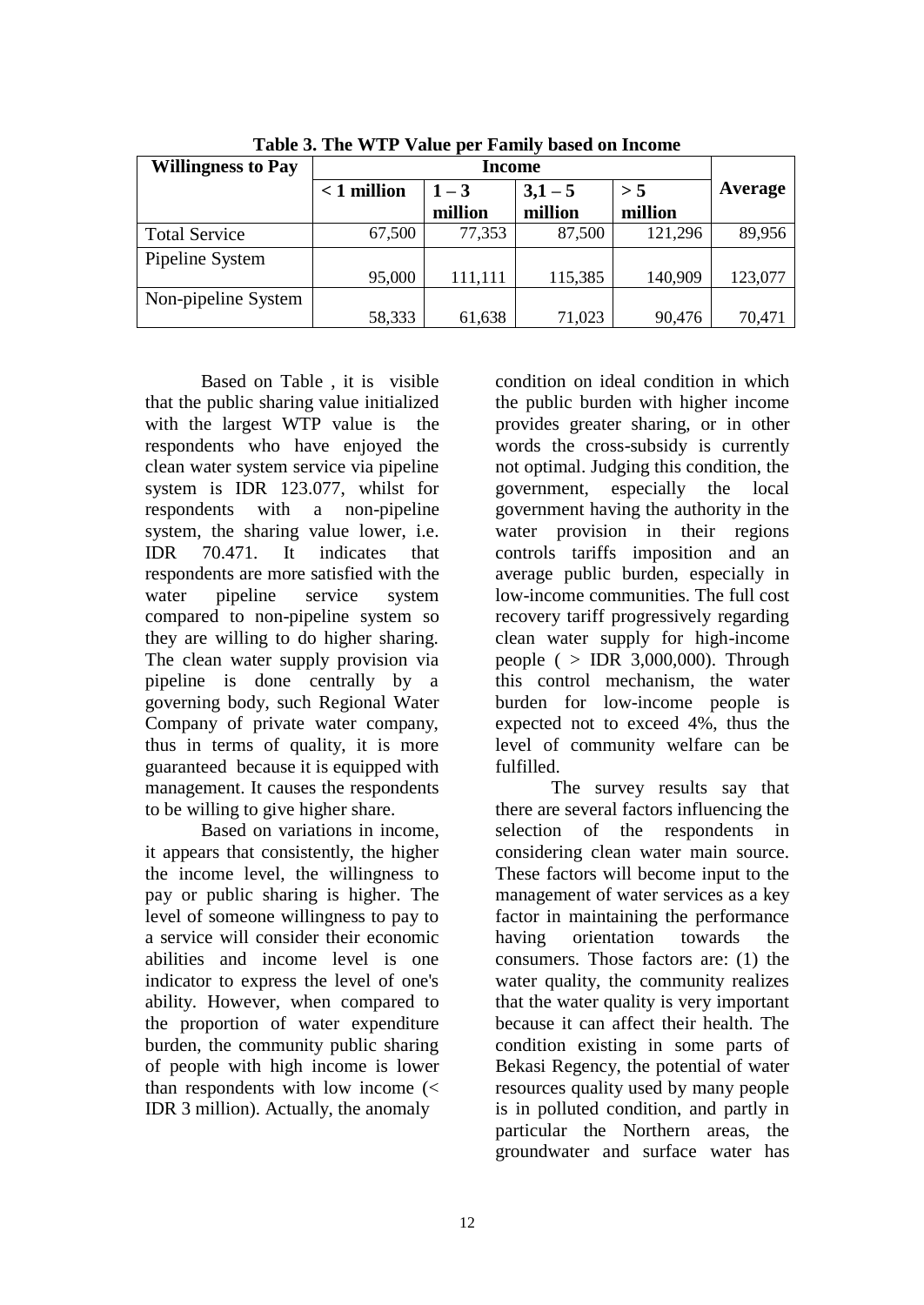been exposed to sea water intrusion. Therefore, the water quality becomes a primary consideration for selecting the clean water system service. (2) Price, the price factor becomes an consideration for most respondents, because of the survey result, it is shown that the dominant income of the community ranges IDR 1,000,000 – IDR 3,000,000, and it is classified as low income (below minimum wage). The Socioeconomic survey results from Bekasi Regency in 2014, shows the level of per capita expenditure in the community is classified as middle down, i.e. < IDR 700,000. Thereby, the price consideration becomes an important thing, given the respondents' income level which is still relatively low. (3) The quantity, the amount of water available becomes their consideration; because if the water supply becoming the main source is insufficient, hence the respondents will seek other alternative water sources,

namely refill water gallon. With alternative use, it will affect the amount of spending in order to meet water needs. (4) Continuity, this factor is deemed important only by a small amount of the respondents because they can adapt to the existing service pattern, for example by using water tanks to be filled in during the operation of water service. (5) the service type of clean water services. There are only a few respondents who consider this type of service become the deciding factor in the selection of clean water source, as for them the most important is the availability of water resources, whilst for the service type, they can adapt to the existing condition. The description visualization in the factors taken into consideration in the selection of the main clean water source can be seen in Figure 3.



#### **Series 1: Factors to Chose the type of water service Figure 3. The Factors in Main Clean Water Source Selection**

To maximize the quality of clean water services, it is necessary to have sharing from the community in

the form of community willingness to switch from non-pipeline clean water service systems to pipeline service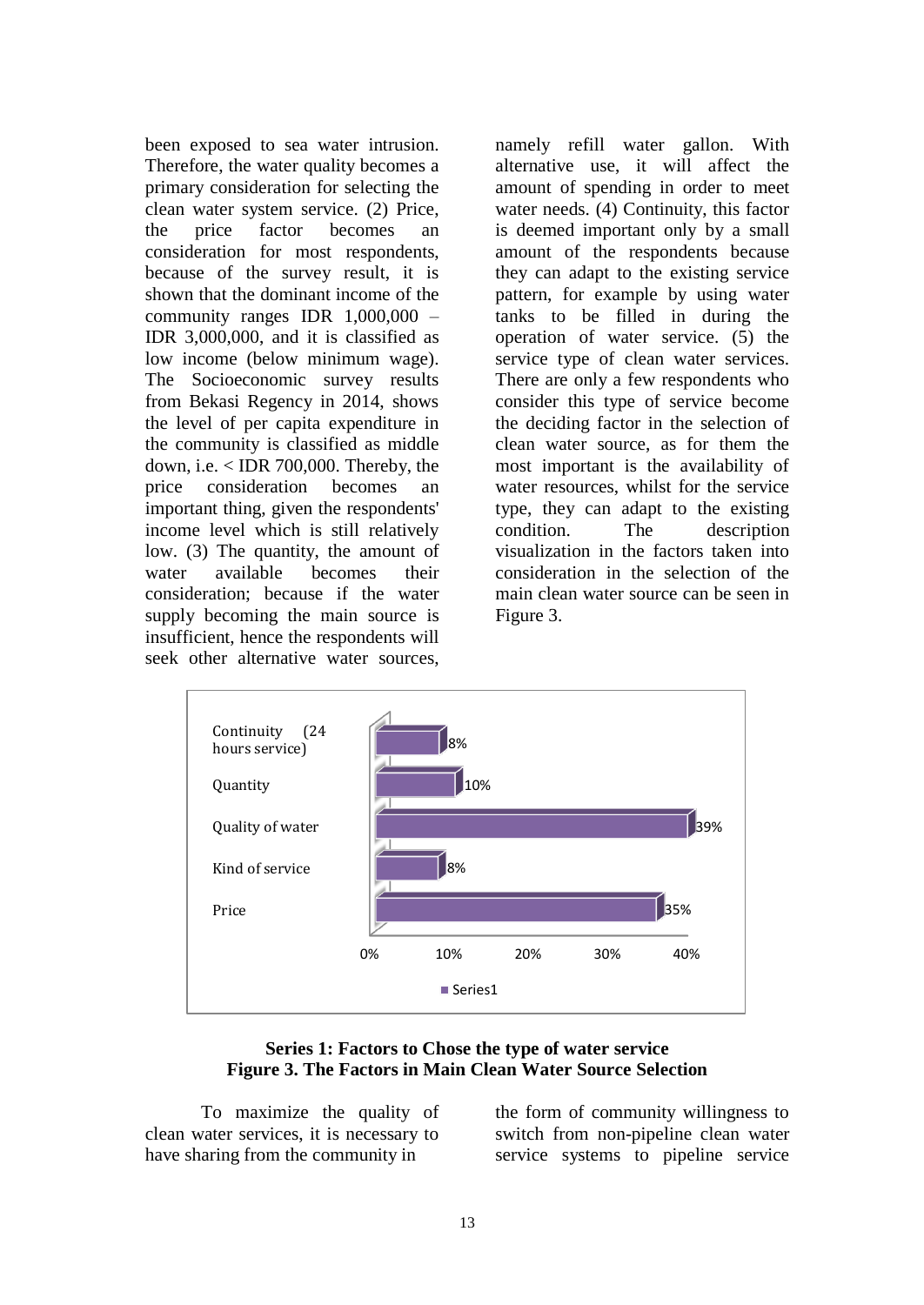systems. Thus the community can meet the needs of clean water that is of good quality according to the standard, the quantity that is in accordance with the needs and is continuous. To support this, local water supply companies must increase service coverage and streamline water treatment processes so that water prices are affordable to the community. Whereas for areas where the people have very low income, the pipeline service system is assisted by the local government by activating the management of piped water managed by the community.

# **CONCLUSIONS**

The fulfillment for public clean water takes huge investment. The government should not ignore the obligation to fulfill the basic rights of the public. However, the government also has their limitations in terms of resources. Therefore, active community participation in supporting the government's obligation becomes a crucial thing. The community participation should be realized in the form of economic public sharing. The amount of public sharing is influenced by the service quality received by the public and their income. Public sharing can be utilized to improve public water clean service either in quality, quantity or continuity.

The public sharing value in the efforts of improving the quality of clean water services increases along with increasing public income, as well as satisfaction on the clean water service received by the community. The public sharing value based on income variation ranges from IDR 67.500 to IDR 121,000 per family. Meanwhile, by including the service type factor, the public sharing value ranges from IDR 59.333 to IDR 140,000 per family, where the public sharing amount of respondents served by pipeline connection is greater than those served with non-pipeline system.

To make efforts in fulfilling clean water needs, the public mainly prefer the water quality factor that can be utilized, followed by price, quantity and continuity factors. Therefore, various government's attempts in upgrading the water service should consider the quality and price of the services. Government intervention should be carried out also in order to protect the basic needs of low-income community  $\left(\times$  IDR 3 million) by regulating the lowest tariff for such community class, either served by Regional Water Company or private water company with an indication of water expenditure not exceeding 4% of family income. In addition, it is necessary to educate water users to make savings and adjustment in water consumption as one of non-material sharing.

### **REFERENCES**

- Alayla(1998). *Water Supply Engineering* .US: Mc Graw Hill.
- Birol E, Karoundouri , Karousakis K (2006).Using Economic Valuation to Inform Water Resource Management: a survey and Critical Appraisa of Available Techniques and Aplication l . *Total Environ 365(1-3)*: 105-122.
- BPSKabupaten (2014). *Economic and Social Surveyin Bekasi Regency.* Bekasi Regency: Baappeda.
- Cheng Qi, Ni-Bin Chang(2010).System Dynamic Model for Municipal Water Demand Estimation in Urban Region Under Uncertain Economic Impact. *Journal of Environmental Management 92*: 1628-1641.